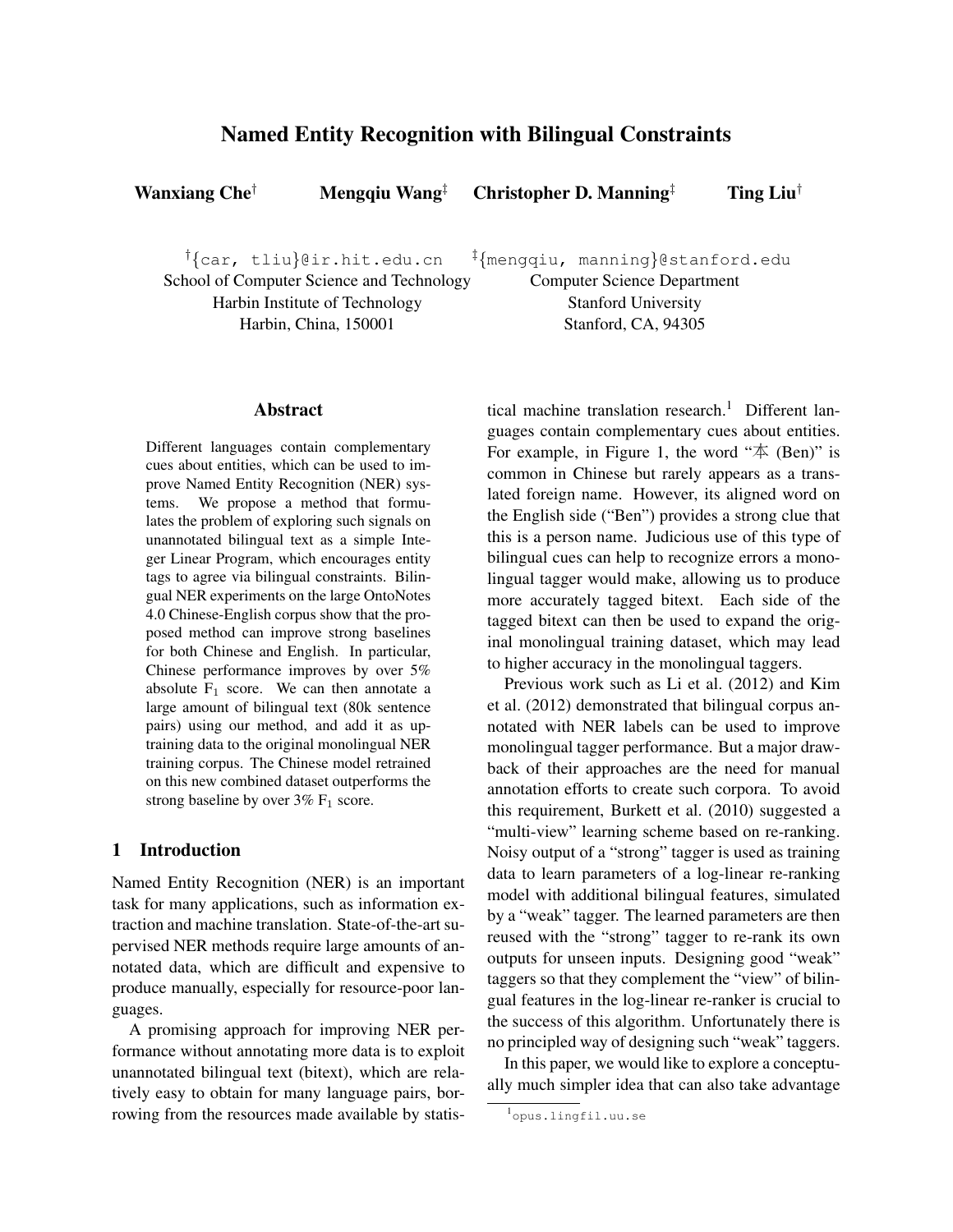

Figure 1: Example of NER labels between two word-aligned bilingual parallel sentences.

of the large amount of unannotated bitext, without complicated machinery. More specifically, we introduce a joint inference method that formulates the bilingual NER tagging problem as an Integer Linear Program (ILP) and solves it during decoding. We propose a set of intuitive and effective bilingual constraints that encourage NER results to agree across the two languages.

Experimental results on the OntoNotes 4.0 named entity annotated Chinese-English parallel corpus show that the proposed method can improve the strong Chinese NER baseline by over  $5\%$  F<sub>1</sub> score and also give small improvements over the English baseline. Moreover, by adding the automatically tagged data to the original NER training corpus and retraining the monolingual model using an uptraining regimen (Petrov et al., 2010), we can improve the monolingual Chinese NER performance by over  $3\%$  F<sub>1</sub> score.

### 2 Constraint-based Monolingual NER

NER is a sequence labeling task where we assign a named entity tag to each word in an input sentence. One commonly used tagging scheme is the BIO scheme. The tag B-X (Begin) represents the first word of a named entity of type X, for example, PER (Person) or LOC (Location). The tag  $I-X$  (Inside) indicates that a word is part of an entity but not first word. The tag O (Outside) is used for all nonentity words.<sup>2</sup> See Figure 1 for an example tagged sentence.

Conditional Random Fields (CRF) (Lafferty et al., 2001) is a state-of-the-art sequence labeling model widely used in NER. A first-order linear-chain CRF defines the following conditional probability:

$$
P_{CRF}(\mathbf{y}|\mathbf{x}) = \frac{1}{Z(\mathbf{x})} \prod_{i} M_i(y_i, y_{i-1}|\mathbf{x}) \quad (1)
$$

where x and y are the input and output sequences, respectively,  $Z(\mathbf{x})$  is the partition function, and  $M_i$ is the clique potential for edge clique  $i$ . Decoding in CRF involves finding the most likely output sequence that maximizes this objective, and is commonly done by the Viterbi algorithm.

Roth and Yih (2005) proposed an ILP inference algorithm, which can capture more task-specific and global constraints than the vanilla Viterbi algorithm. Our work is inspired by Roth and Yih (2005). But instead of directly solving the shortest-path problem in the ILP formulation, we re-define the conditional probability as:

$$
P_{MAR}(\mathbf{y}|\mathbf{x}) = \prod_i P(y_i|\mathbf{x})
$$
 (2)

where  $P(y_i|\mathbf{x})$  is the marginal probability given by an underlying CRF model computed using *forwardbackward* inference. Since the early HMM literature, it has been well known that using the marginal distributions at each position works well, as opposed to Viterbi MAP sequence labeling (Mérialdo, 1994). Our experimental results also supports this claim, as we will show in Section 6. Our objective is to find an optimal NER tag sequence:

$$
\hat{\mathbf{y}} = \underset{\mathbf{y}}{\arg \max} P_{MAR}(\mathbf{y}|\mathbf{x})
$$
\n
$$
= \underset{\mathbf{y}}{\arg \max} \sum_{i} \log P(y_i|\mathbf{x}) \tag{3}
$$

Then an ILP can be used to solve the inference problem as classification problem with constraints.

<sup>&</sup>lt;sup>2</sup>While the performance of NER is measured at the entity level (not the tag level).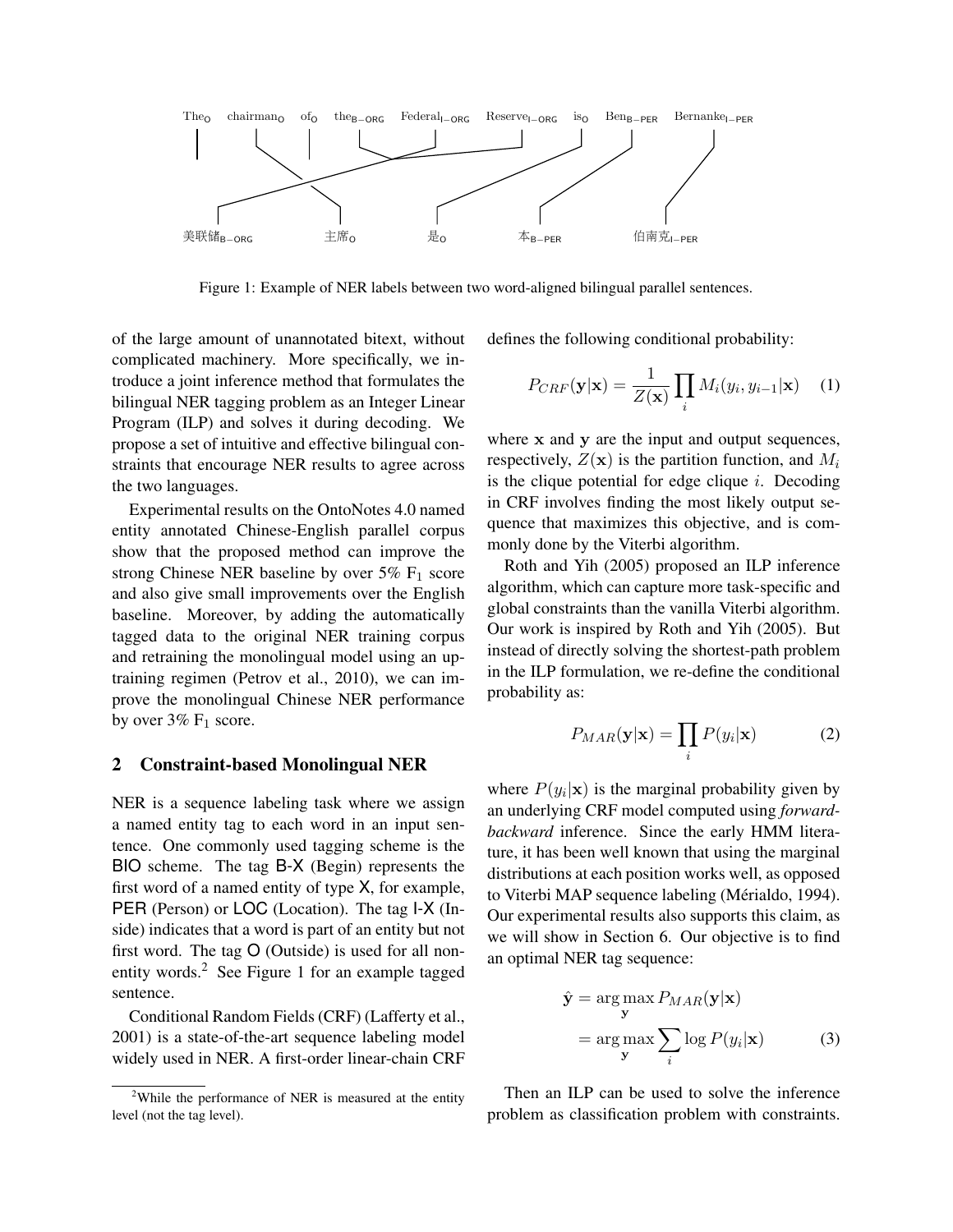The objective function is:

$$
\max \sum_{i=1}^{|\mathbf{x}|} \sum_{y \in Y} z_i^y \log P_i^y \tag{4}
$$

where  $Y$  is the set of all possible named entity tags.  $P_i^y = P(y_i = y | \mathbf{x})$  is the CRF marginal probability that the  $i^{th}$  word is tagged with y, and  $z_i^y$  $\frac{y}{i}$  is an indicator that equals 1 *iff* the  $i^{th}$  word is tagged y; otherwise,  $z_i^y$  $\frac{y}{i}$  is 0.

If no constraints are identified, then Eq. (4) achieves maximum when all  $z_i^y$  $i$ <sup>y</sup> are assigned to 1, which violates the condition that each word should only be assigned a single entity tag. We can express this with constraints:

$$
\forall i: \sum_{y \in Y} z_i^y = 1 \tag{5}
$$

After adding the constraints, the probability of the sequence is maximized when each word is assigned the tag with highest probability. However, some invalid results may still exist. For example a tag O may be wrongly followed by a tag I-X, although a named entity cannot start with I-X. Therefore, we can add the following constraints:

$$
\forall i, \forall \mathbf{X} : z_{i-1}^{\mathbf{B} \cdot \mathbf{X}} + z_{i-1}^{l \cdot \mathbf{X}} - z_i^{l \cdot \mathbf{X}} \ge 0 \tag{6}
$$

which specifies that when the  $i^{th}$  word is tagged with I-X  $(z_i^{1-X} = 1)$ , then the previous word can only be tagged with B-X or I-X ( $z_{i-1}^{\text{B-X}} + z_{i-1}^{\text{I-X}} \ge 1$ ).

#### 3 NER with Bilingual Constraints

This section demonstrates how to jointly perform NER for two languages with bilingual constraints. We assume sentences have been aligned into pairs, and the word alignment between each pair of sentences is also given.

#### 3.1 Hard Bilingual Constraints

We first introduce the simplest *hard* constraints, i.e., each word alignment pair should have the same named entity tag. For example, in Figure 1, the Chinese word "美联储" was aligned with the English words "the", "Federal" and "Reserve". Therefore, they have the same named entity tags  $\textsf{ORG}.^3$ 

Similarly, "本" and "Ben" as well as "伯南克" and "Bernanke" were all tagged with the tag PER.

The objective function for bilingual NER can be expressed as follows:

$$
\max \sum_{i=1}^{|\mathbf{x}_c|} \sum_{y \in Y} z_i^y \log P_i^y + \sum_{j=1}^{|\mathbf{x}_e|} \sum_{y \in Y} z_j^y \log P_j^y \quad (7)
$$

where  $P_i^y$  $P_j^y$  and  $P_j^y$  $j^{y}_{j}$  are the probabilities of the  $i^{th}$  Chinese word and  $j^{th}$  English word to be tagged with y, respectively.  $x_c$  and  $x_e$  are respectively the Chinese and English sentences.

Similar to monolingual constrained NER (Section 2), monolingual constraints are added for each language as shown in Eqs. (8) and (9):

$$
\forall i: \sum_{y \in Y} z_i^y = 1; \forall j: \sum_{y \in Y} z_j^y = 1 \tag{8}
$$

$$
\forall i, \forall \mathbf{X} : z_i^{\mathbf{B} \cdot \mathbf{X}} + z_i^{1 \cdot \mathbf{X}} - z_{i+1}^{\mathbf{B} \cdot \mathbf{X}} \ge 0 \tag{9}
$$
  

$$
\forall j, \forall \mathbf{X} : z_j^{\mathbf{B} \cdot \mathbf{X}} + z_j^{1 \cdot \mathbf{X}} - z_{j+1}^{\mathbf{B} \cdot \mathbf{X}} \ge 0
$$

Bilingual constraints are added in Eq. (10):

$$
\forall (i,j) \in A, \forall \mathsf{X} : z_i^{\mathsf{B}\text{-}\mathsf{X}} + z_i^{\mathsf{I}\text{-}\mathsf{X}} = z_j^{\mathsf{B}\text{-}\mathsf{X}} + z_j^{\mathsf{I}\text{-}\mathsf{X}} \tag{10}
$$

where  $A = \{(i, j)\}\$ is the word alignment pair set, i.e., the  $i^{th}$  Chinese word and the  $j^{th}$  English word were aligned together. Chinese word  $i$  is tagged with a named entity type  $X(z_i^{B-X} + z_i^{I-X} = 1)$ , *iff* English word j is tagged with  $X(z_j^{B-X}+z_j^{I-X}=1)$ . Therefore, these *hard* bilingual constraints guarantee that when two words are aligned, they are tagged with the same named entity tag.

However, in practice, aligned word pairs do not always have the same tag because of the difference in annotation standards across different languages. For example, in Figure 2(a), the Chinese word " $\#\$  $\mathbb{X}^n$  is a location. However, it is aligned to the words, "development" and "zone", which are not named entities in English. Word alignment error is another serious problem that can cause violation of hard constraints. In Figure 2(b), the English word "Agency" is wrongly aligned with the Chinese word "电 (report)". Thus, these two words cannot be assigned with the same tag.

To address these two problems, we present a probabilistic model for bilingual NER which can lead to

<sup>&</sup>lt;sup>3</sup>The prefix B- and l- are ignored.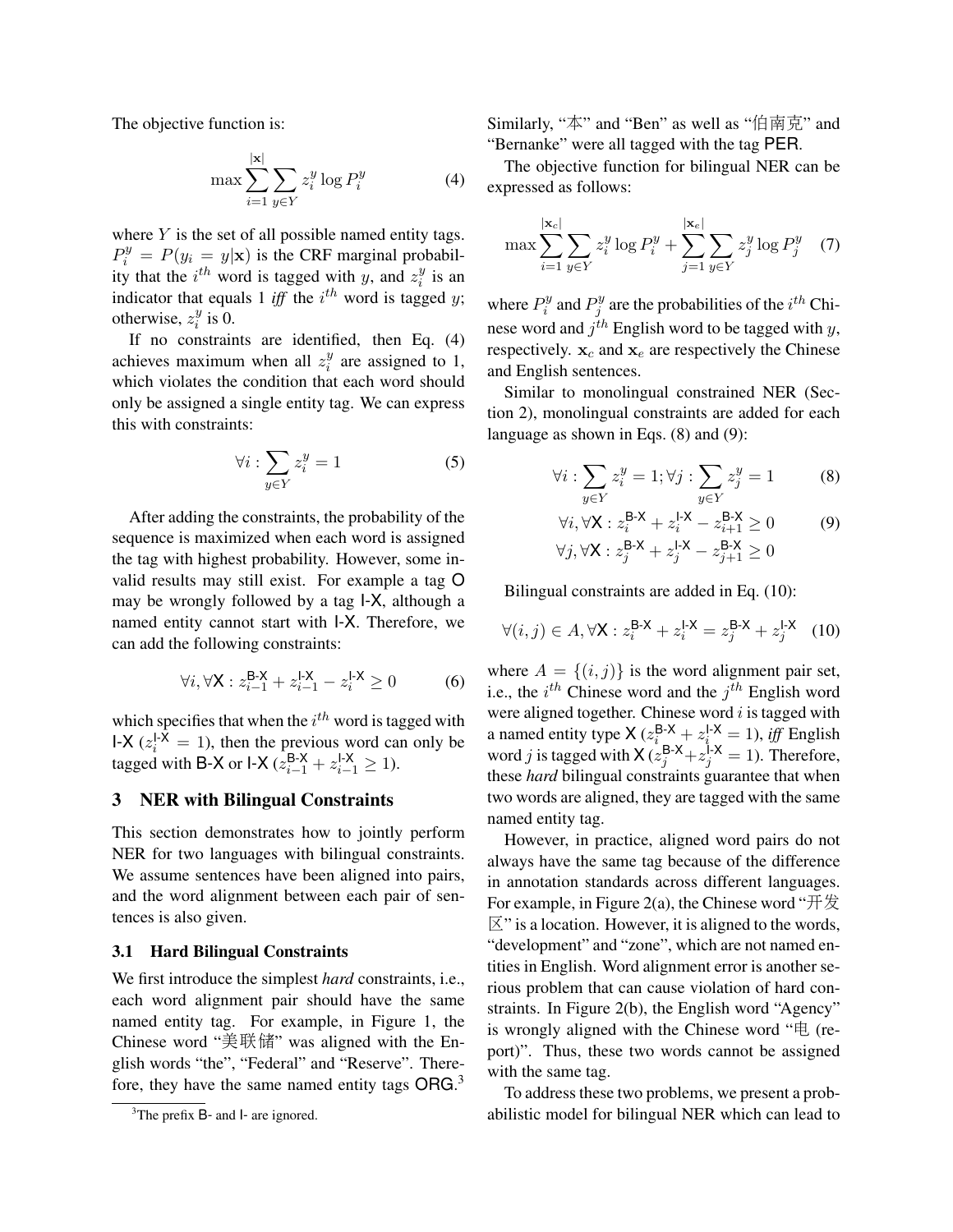

Figure 2: Errors of hard bilingual constraints method.

an optimization problem with two *soft* bilingual constraints:

1) allow word-aligned pairs to have different named entity tags; 2) consider word alignment probabilities to reduce the influence of wrong word alignments.

#### 3.2 Soft Constraints with Tag Uncertainty

The new probabilistic model for bilingual NER is:

$$
P(\mathbf{y}_c, \mathbf{y}_e | \mathbf{x}_c, \mathbf{x}_e, A) = \frac{P(\mathbf{y}_c, \mathbf{y}_e, \mathbf{x}_c, \mathbf{x}_e, A)}{P(\mathbf{x}_c, \mathbf{x}_e, A)}
$$
  
=  $\frac{P(\mathbf{y}_c, \mathbf{x}_c, \mathbf{x}_e, A)}{P(\mathbf{x}_c, \mathbf{x}_e, A)} \cdot \frac{P(\mathbf{y}_e, \mathbf{x}_c, \mathbf{x}_e, A)}{P(\mathbf{x}_c, \mathbf{x}_e, A)}$   

$$
\cdot \frac{P(\mathbf{y}_c, \mathbf{y}_e, \mathbf{x}_c, \mathbf{x}_e, A) P(\mathbf{x}_c, \mathbf{x}_e, A)}{P(\mathbf{y}_c, \mathbf{x}_c, \mathbf{x}_e, A) P(\mathbf{y}_e, \mathbf{x}_c, \mathbf{x}_e, A)}
$$
(11)

$$
\approx P(\mathbf{y}_c|\mathbf{x}_c)P(\mathbf{y}_e|\mathbf{x}_e)\frac{P(\mathbf{y}_c,\mathbf{y}_e|A)}{P(\mathbf{y}_c|A)P(\mathbf{y}_e|A)}\tag{12}
$$

where  $y_c$  and  $y_e$  respectively denotes Chinese and English named entity output sequences. A is the set of word alignment pairs.

If we assume that named entity tag assignments in Chinese is only dependent on the observed Chinese sentence, then we can drop the  $A$  and  $x_e$  term in the first factor of Eq. (11), and arrive at the first factor of Eq. (12); similarly we can use the same assumption to derive the second factor in Eq. (12) for English; alternatively, if we assume the named entity tag assignments are only dependent on the cross-lingual word associations via word alignment, then we can drop  $x_c$  and  $x_e$  terms in the third factor of Eq. (11) and arrive at the third factor of Eq. (12). These factors represent the two major sources of information in the model: monolingual surface observation, and cross-lingual word associations.

The first two factors of Eq. (12) can be further decomposed into the product of probabilities of all words in each language sentence like Eq. (2).

Assuming that the tags are independent between different word alignment pairs, then the last factor of Eq. (12) can be decomposed into:

$$
\frac{P(\mathbf{y}_c, \mathbf{y}_e | A)}{P(\mathbf{y}_c | A)P(\mathbf{y}_e | A)} = \prod_{a \in A} \frac{P(y_{c_a} y_{e_a})}{P(y_{c_a})P(y_{e_a})}
$$
\n
$$
= \prod_{a \in A} \lambda_a^{y_c y_e} \tag{13}
$$

where  $y_{c_a}$  and  $y_{e_a}$  respectively denotes Chinese and English named entity tags in a word alignment pair a.  $\lambda^{y_c y_e} = \frac{P(y_c y_e)}{P(y_e) P(y_e)}$  $\frac{P(y_c y_e)}{P(y_c)P(y_e)}$  is the pointwise mutual information (PMI) score between a Chinese named entity tag  $y_c$  and an English named entity tag  $y_e$ . If  $y_c = y_e$ , then the score will be high; otherwise the score will be low. A number of methods for calculating the scores are provided at the end of this section.

We use ILP to maximize Eq. (12). The new objective function is expressed as follow:

$$
\max \sum_{i=1}^{|\mathbf{x}_c|} \sum_{y \in Y} z_i^y \log P_i^y + \sum_{j=1}^{|\mathbf{x}_e|} \sum_{y \in Y} z_j^y \log P_j^y
$$

$$
+ \sum_{a \in A} \sum_{y_c \in Y} \sum_{y_e \in Y} z_a^{y_c y_e} \log \lambda_a^{y_c y_e} \quad (14)
$$

where  $z_a^{y_c y_e}$  is an indicator that equals 1 *iff* the Chinese and English named entity tags are  $y_c$  and  $y_e$ respectively, given a word alignment pair  $a$ ; otherwise,  $z_a^{y_c y_e}$  is 0.

Monolingual constraints such as Eqs. (8) and (9) need to be added. In addition, one and only one possible named entity tag pair exists for a word alignment pair. This condition can be expressed as the following constraints:

$$
\forall a \in A : \sum_{y_c \in Y} \sum_{y_e \in Y} z_a^{y_c y_e} = 1 \tag{15}
$$

When the tag pair of a word alignment pair is determined, the corresponding monolingual named en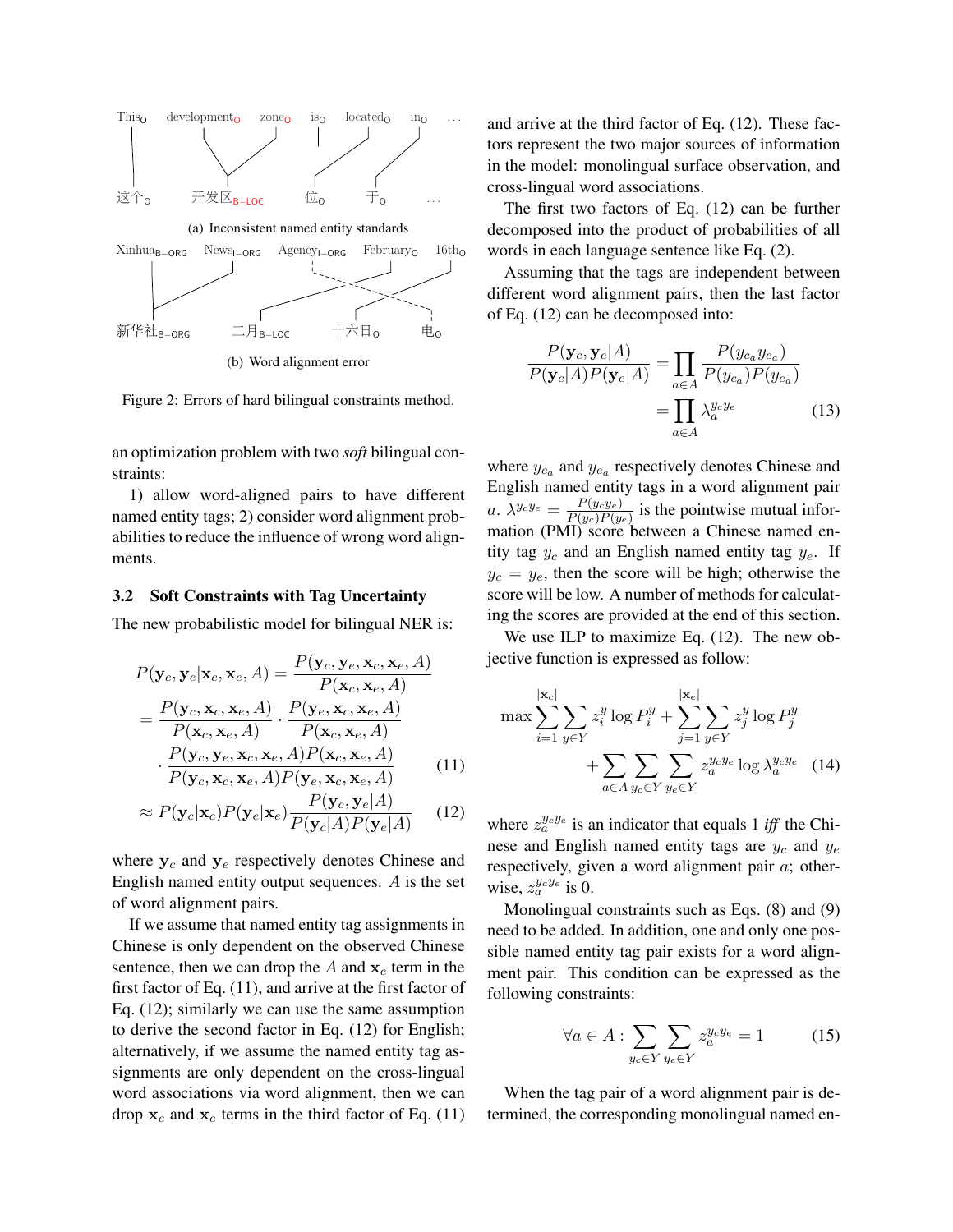tity tags can also be identified. This rule can be expressed by the following constraints:

$$
\forall a = (i, j) \in A : z_a^{y_c y_e} \le z_i^{y_c}, z_a^{y_c y_e} \le z_j^{y_e} \quad (16)
$$

Thus, if  $z_a^{y_c y_e} = 1$ , then  $z_i^{y_c}$  $i^{y_c}$  and  $z_j^{y_e}$  must be both equal to 1. Here, the  $i^{th}$  Chinese word and the  $j^{th}$ English word are aligned together.

In contrast to hard bilingual constraints, inconsistent named entity tags for an aligned word pair are allowed in soft bilingual constraints, but are given lower  $\lambda^{y_c y_e}$  scores.

To calculate the  $\lambda^{y_c y_e}$  score, an annotated bilingual NER corpus is consulted. We count from all word alignment pairs the number of times  $y_c$  and  $y_e$ occur together  $(C(y_c y_e))$  and separately  $(C(y_c))$  and  $C(y_e)$ ). Afterwards,  $\lambda^{y_c y_e}$  is calculated with maximum likelihood estimation as follows:

$$
\lambda^{y_c y_e} = \frac{P(y_c y_e)}{P(y_c)P(y_e)} = \frac{N \times C(y_c y_e)}{C(y_c)C(y_e)}\tag{17}
$$

where  $N$  is the total number of word alignment pairs.

However, in this paper, we assume that no named entity annotated bilingual corpus is available. Thus, the above method is only used as Oracle. A realistic method for calculating the  $\lambda^{y_c y_e}$  score requires the use of two initial monolingual NER models, such as baseline CRF, to predict named entity tags for each language on an unannotated bitext. We count from this automatically tagged corpus the statistics mentioned above. This method is henceforth referred to as Auto.

A simpler approach is to manually set the value of  $\lambda^{y_c y_e}$ : if  $y_c = y_e$  then we assign a larger value to  $\lambda^{y_c y_e}$ ; else we assign an ad-hoc smaller value. In fact, if we set  $\lambda^{y_c y_e} = 1$  *iff*  $y_c = y_e$ ; otherwise,  $\lambda^{y_c y_e} = 0$ , then the soft constraints backs off to hard constraints. We refer to this set of soft constraints as Soft-tag.

#### 3.3 Constraints with Alignment Uncertainty

So far, we assumed that a word alignment set A is known. In practice, only the word alignment probability  $P_a$  for each word pair  $a$  is provided. We can set a threshold  $\theta$  for  $P_a$  to tune the set  $A: a \in A$ *iff*  $P_a \geq \theta$ . This condition can be regarded as a kind of *hard word alignment*. However, the following problem exists: the smaller the  $\theta$ , the noisier the word alignments are; the larger the  $\theta$ , the more possible word alignments are lost. To ameliorate this problem, we introduce another set of soft bilingual constraints.

We can re-express Eq.  $(13)$  as follows:

$$
\prod_{a \in A} \lambda_a^{y_c y_e} = \prod_{a \in \mathscr{A}} (\lambda_a^{y_c y_e})^{I_a} \tag{18}
$$

where  $\mathscr A$  is the set of all word pairs between two languages.  $I_a = 1$  *iff*  $P_a \ge \theta$ ; otherwise,  $I_a = 0$ .

We can then replace the hard indicator  $I_a$  with the word alignment probability  $P_a$ , Eq. (14) is then transformed into the following equation:

$$
\max \sum_{i}^{|W_c|} \sum_{y \in Y} z_i^y \log P_i^y + \sum_{j}^{|W_e|} \sum_{y \in Y} z_j^y \log P_j^y
$$

$$
+ \sum_{a \in \mathcal{A}} \sum_{y_c \in Y} \sum_{y_e \in Y} z_a^{y_c y_e} P_a \log \lambda_a^{y_c y_e} \quad (19)
$$

We name the set of constraints above Soft-align, which has the same constraints as Soft-tag, i.e., Eqs. (8), (9), (15) and (16).

# 4 Experimental Setup

We conduct experiments on the latest OntoNotes 4.0 corpus (LDC2011T03). OntoNotes is a large, manually annotated corpus that contains various text genres and annotations, such as part-of-speech tags, named entity labels, syntactic parse trees, predicateargument structures and co-references (Hovy et al., 2006). Aside from English, this corpus also contains several Chinese and Arabic corpora. Some of these corpora contain bilingual parallel documents. We used the Chinese-English parallel corpus with named entity labels as our development and test data. This corpus includes about 400 document pairs (chtb 0001-0325, ectb 1001-1078). We used oddnumbered documents as development data and evennumbered documents as test data. We used all other portions of the named entity annotated corpus as training data for the monolingual systems. There were a total of ∼660 Chinese documents (∼16k sentences) and ∼1,400 English documents (∼39k sentences). OntoNotes annotates 18 named entity types, such as person, location, date and money. In this paper, we selected the four most common named entity types, i.e., PER (Person), LOC (Location),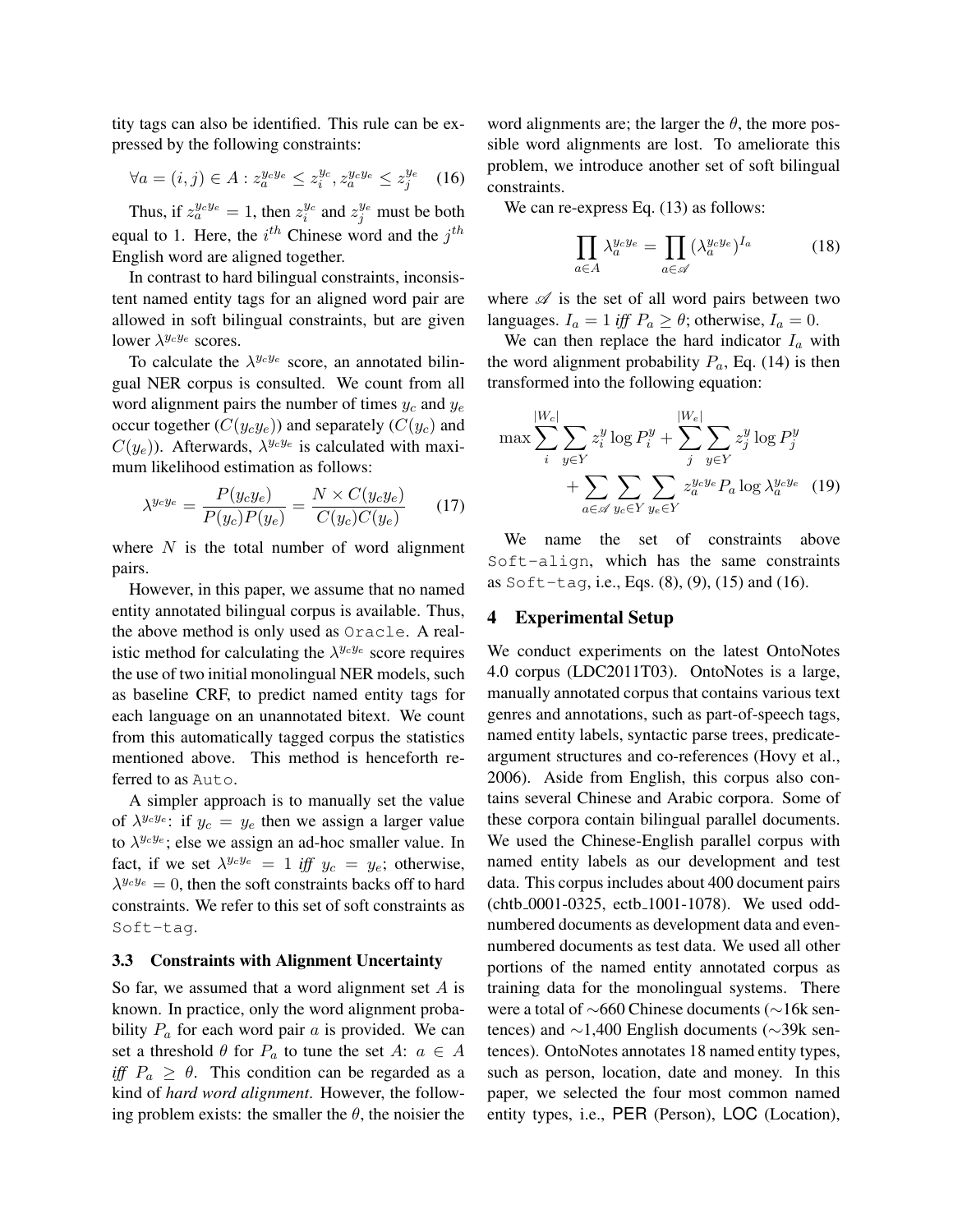| <b>Chinese NER Templates</b>                          |  |  |  |  |
|-------------------------------------------------------|--|--|--|--|
| 00: 1 (class bias param)                              |  |  |  |  |
| 01: $w_{i+k}$ , $-1 \leq k \leq 1$                    |  |  |  |  |
| 02: $w_{i+k-1} \circ w_{i+k}, 0 \leq k \leq 1$        |  |  |  |  |
| 03: shape $(w_{i+k}), -4 \leq k \leq 4$               |  |  |  |  |
| 04: prefix $(w_i, k)$ , $1 \leq k \leq 4$             |  |  |  |  |
| 05: prefix $(w_{i-1}, k)$ , $1 \le k \le 4$           |  |  |  |  |
| 06: suffix $(w_i, k)$ , $1 \leq k \leq 4$             |  |  |  |  |
| 07: suffix $(w_{i-1}, k)$ , $1 \leq k \leq 4$         |  |  |  |  |
| 08: radical $(w_i, k), 1 \leq k \leq \text{len}(w_i)$ |  |  |  |  |
| <b>Unigram Features</b>                               |  |  |  |  |
| $y_i \circ 00 - 08$                                   |  |  |  |  |
| <b>Bigram Features</b>                                |  |  |  |  |
| $y_{i-1} \circ y_i \circ 00 - 08$                     |  |  |  |  |

Table 1: Basic features of Chinese NER.

ORG (Organization) and GPE (Geo-Political Entities), and discarded the others.

Since the bilingual corpus is only aligned at the document level, we performed sentence alignment using the Champollion Tool Kit  $(CTK)<sup>4</sup>$  After removing sentences with no aligned sentence, a total of 8,249 sentence pairs were retained.

We used the BerkeleyAligner,<sup>5</sup> to produce word alignments over the sentence-aligned datasets. BerkeleyAligner also gives posterior probabilities  $P_a$  for each aligned word pair.

We used the CRF-based Stanford NER tagger (using Viterbi decoding) as our baseline monolingual NER tool.<sup>6</sup> English features were taken from Finkel et al. (2005). Table 1 lists the basic features of Chinese NER, where  $\circ$  means string concatenation and  $y_i$  is the named entity tag of the  $i^{th}$  word  $w_i$ . Moreover, shape $(w_i)$  is the shape of  $w_i$ , such as date and number. prefix/suffix $(w_i, k)$  denotes the k-characters prefix/suffix of  $w_i$ . radical $(w_i, k)$  denotes the radical of the  $k^{th}$  Chinese character of  $w_i$ .<sup>7</sup> len( $w_i$ ) is the number of Chinese characters in  $w_i$ .

To make the baseline CRF taggers stronger, we added word clustering features to improve generalization over unseen data for both Chinese and English. Word clustering features have been successfully used in several English tasks, including NER (Miller et al., 2004) and dependency parsing (Koo et al., 2008). To our knowledge, this work is the first use of word clustering features for Chinese NER. A C++ implementation of the Brown word clustering algorithms (Brown et al., 1992) was used to obtain the word clusters (Liang,  $2005$ ).<sup>8</sup> Raw text was obtained from the fifth edition of Chinese Gigaword (LDC2011T13). One million paragraphs from Xinhua news section were randomly selected, and the Stanford Word Segmenter with LDC standard was applied to segment Chinese text into words.<sup>9</sup> About 46 million words were obtained which were clustered into 1,000 word classes.

### 5 Threshold Tuning

During development, we tuned the word alignment probability thresholds to find the best value. Figure 3 shows the performance curves.

When the word alignment probability threshold  $\theta$ is set to 0.9, the hard bilingual constraints perform well for both Chinese and English. But as the thresholds value gets smaller, and more noisy word alignments are introduced, we see the hard bilingual constraints method starts to perform badly.

In Soft-tag setting, where inconsistent tag assignments within aligned word pairs are allowed but penalized, different languages have different optimal threshold values. For example, Chinese has an optimal threshold of 0.7, whereas English has 0.2. Thus, the optimal thresholds for different languages need to be selected with care when Soft-tag is applied in practice.

Soft-align eliminates the need for careful tuning of word alignment thresholds, and therefore can be more easily used in practice. Experimental results of Soft-align confirms our hypothesis – the performance of both Chinese and English NER systems improves with decreasing threshold. However, we can still improve efficiency by setting a low threshold to prune away very unlikely word alignments. We set the threshold to 0.1 for Soft-align to increase speed, and we observed very minimal performance lost when doing so.

We also found that automatically estimated bilingual tag PMI scores (Auto) gave comparable results

<sup>4</sup> champollion.sourceforge.net

<sup>5</sup> code.google.com/p/berkeleyaligner

<sup>6</sup> nlp.stanford.edu/software/CRF-NER.shtml, which has included our English and Chinese NER implementations.

<sup>&</sup>lt;sup>7</sup>The radical of a Chinese character can be found at:  $www$ . unicode.org/charts/unihan.html

<sup>8</sup> github.com/percyliang/brown-cluster

<sup>9</sup> nlp.stanford.edu/software/segmenter.shtml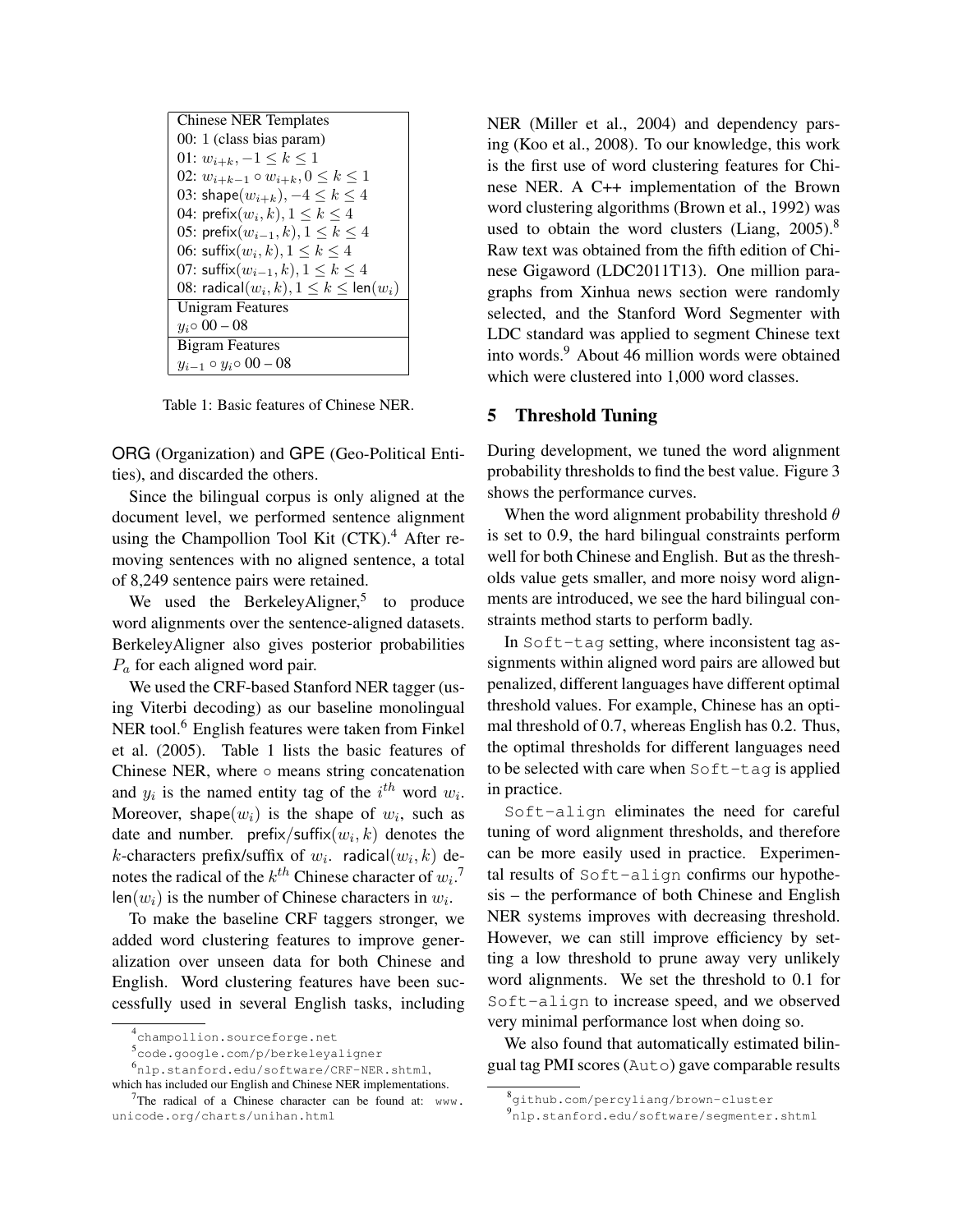

Figure 3: Performance curves of different bilingual constraints methods on development set.

to Oracle. Therefore this technique is effective for computing the PMI scores, avoiding the need of manually annotating named entity bilingual corpus.

### 6 Bilingual NER Results

The main results on Chinese and English test sets with the optimal word alignment threshold for each method are shown in Table 2.

The CRF-based Chinese NER with and without word clustering features are compared here. The word clustering features significantly ( $p < 0.01$ ) improved the performance of Chinese NER, <sup>10</sup> giving us a strong Chinese NER baseline. $11$  The effectiveness of word clustering for English NER has been proved in previous work.

The performance of ILP with only monolingual constraints is quite comparable with the CRF results, especially on English. The greater ILP performance on English is probably due to more accurate marginal probabilities estimated by the English CRF model.

The ILP model with hard bilingual constraints gives a slight performance improvement on Chinese, but affects performance negatively on English. Once we introduced tagging uncertainties into the Soft-tag bilingual constraints, we see a very significant ( $p < 0.01$ ) performance boost on Chinese. This method also improves the recall on English, with a smaller decrease in precision. Overall, it improves English  $F_1$  score by about 0.4%, which is unfortunately not statistically significant.

Compared with Soft-tag, the final Soft-align method can further improve performance on both Chinese and English. This is likely to be because: 1) Soft-align includes more word alignment pairs, thereby improving recall; and 2) uses probabilities to cut wrong word alignments, thereby improving precision. In particular, compared with the strong CRF baseline, the gain on Chinese side is almost 5.5% in absolute F<sup>1</sup> score.

Decoding/inferenc efficiency of different methods are shown in the last column of Table 2.<sup>12</sup> Compared with Viterbi decoding in CRF, monolingual ILP decoding is about 2.3 times slower. Bilingual ILP decoding, with either hard or soft constraints, is significantly slower than the monolingual methods. The reason is that the number of monolingual ILP constraints doubles, and there are additionally many more bilingual constraints. The difference in speed between the Soft-tag and Soft-align methods is attributed to the difference in number of word alignment pairs.

Since each sentence pair can be decoded indepen-

 $10$ We use paired bootstrap resampling significance test (Efron and Tibshirani, 1993).

 $11$ To the best of our knowledge, there was no performance report of state-of-the-art NER results on the latest OntoNotes dataset.

 $12$ CPU: Intel Xeon E5-2660 2.20GHz. And the speed calculation of ILP inference methods exclude the time needed to obtain marginal probabilities from the CRF models.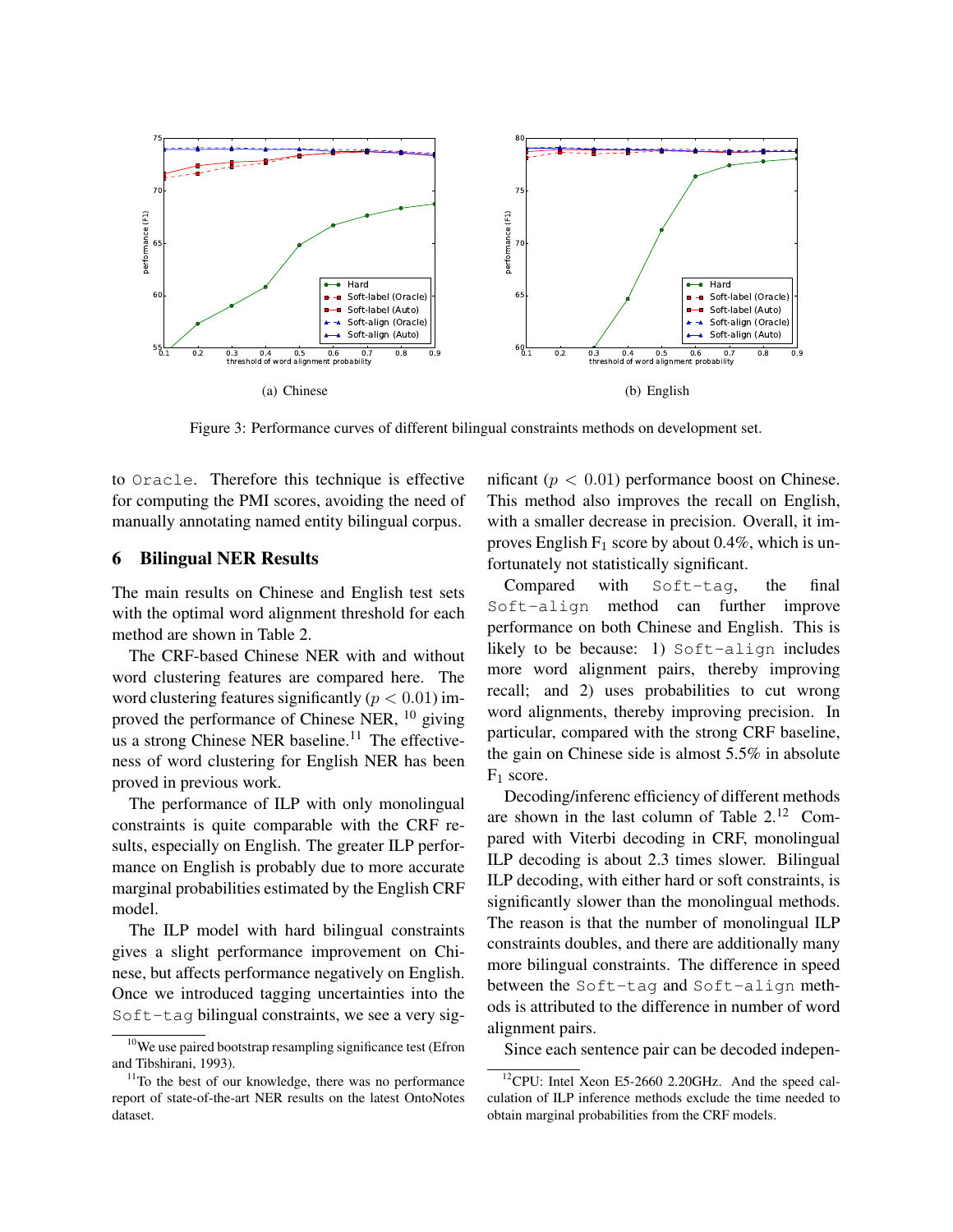|                    | Chinese |       |       | English |       |           | Speed   |
|--------------------|---------|-------|-------|---------|-------|-----------|---------|
|                    | P       | R     | $F_1$ | P       | R     | $\rm F_1$ | #sent/s |
| CRF (No Cluster)   | 74.74   | 56.17 | 64.13 |         |       | -         |         |
| CRF (Word Cluster) | 76.90   | 63.32 | 69.45 | 82.95   | 76.67 | 79.68     | 317.3   |
| Monolingual ILP    | 76.20   | 63.06 | 69.01 | 82.88   | 76.68 | 79.66     | 138.0   |
| Hard               | 74.38   | 65.78 | 69.82 | 82.66   | 75.36 | 78.84     | 21.1    |
| $Soft-tag(Auto)$   | 77.37   | 71.14 | 74.13 | 81.36   | 78.74 | 80.03     | 5.9     |
| $Soft-align(Auto)$ | 77.71   | 72.51 | 75.02 | 81.94   | 78.35 | 80.10     | 1.5     |

Table 2: Results on bilingual parallel test set.

dently, parallelization the decoding process can result in significant speedup.

# 7 Semi-supervised NER Results

The above results show the usefulness of our method in a bilingual setting, where we are presented with sentence aligned data, and are tagging both languages at the same time. To have a greater impact on general monolingual NER systems, we employ a semi-supervised learning setting. First, we tag a large amount of unannotated bitext with our bilingual constraint-based NER tagger. Then we mix the automatically tagged results with the original monolingual Chinese training data to train a new model.

Our bitext is derived from the Chinese-English part of the Foreign Broadcast Information Service corpus (FBIS, LDC2003E14). The best performing bilingual model Soft-align with threshold  $\theta = 0.1$  was used under the same experimental setting as described in Section 4

| Method     | #sent      | P     | R     | F1    |
|------------|------------|-------|-------|-------|
| <b>CRF</b> | $\sim$ 16k | 76.90 | 63.32 | 69.45 |
| Semi       | 10k        | 77.60 | 66.51 | 71.62 |
|            | 20k        | 77.28 | 67.26 | 71.92 |
|            | 40k        | 77.40 | 67.81 | 72.29 |
|            | 80k        | 77.44 | 68.64 | 72.77 |

Table 3: Semi-supervised results on Chinese test set.

Table 3 shows that the performance of the semisupervised method improves with more additional data. We simply appended these data to the original training data. We also have done the experiments to down weight the additional training data by duplicating the original training data. There was some slight improvements, but not very significant. Finally, when we add 80k sentences, the  $F_1$ 

score is improved by 3.32%, which is significantly  $(p < 0.01)$  better than the baseline, and most of the contribution comes from recall improvement.

Before the end of experimental section, let us summarize the usage of different kinds of data resources used in our experiments, as shown in Table 4, where  $\checkmark$  and  $\times$  denote whether the corresponding resources are required. In the bilingual case, during training, only the monolingual named entity annotated data (NE-mono) is necessary to train a monolingual NER tagger. During the test, unannotated bitext (Bitext) is required by the word aligner and our bilingual NER tagger. Named entity annotated bitext (NE-bitext) is used to evaluate our bilingual model. In the semi-supervised case, besides the original NE-mono data, the Bitext is used as input to our bilingual NER tagger to product additional training data. To evaluate the final NER model, only NE-mono is needed.

|           |       | NE-mono | <b>Bitext</b> | NE-bitext |  |
|-----------|-------|---------|---------------|-----------|--|
| Bilingual | train |         |               |           |  |
|           | test  |         |               |           |  |
| Semi      | train |         |               |           |  |
|           | test  |         |               |           |  |

Table 4: Summarization of the data resource usage

# 8 Related Work

Previous work explored the use of bilingual corpora to improve existing monolingual analyzers. Huang et al. (2009) proposed methods to improve parsing performance using bilingual parallel corpus. Li et al. (2012) jointly labeled bilingual named entities with a cyclic CRF model, where approximate inference was done using loopy belief propagation. These methods require manually annotated bilingual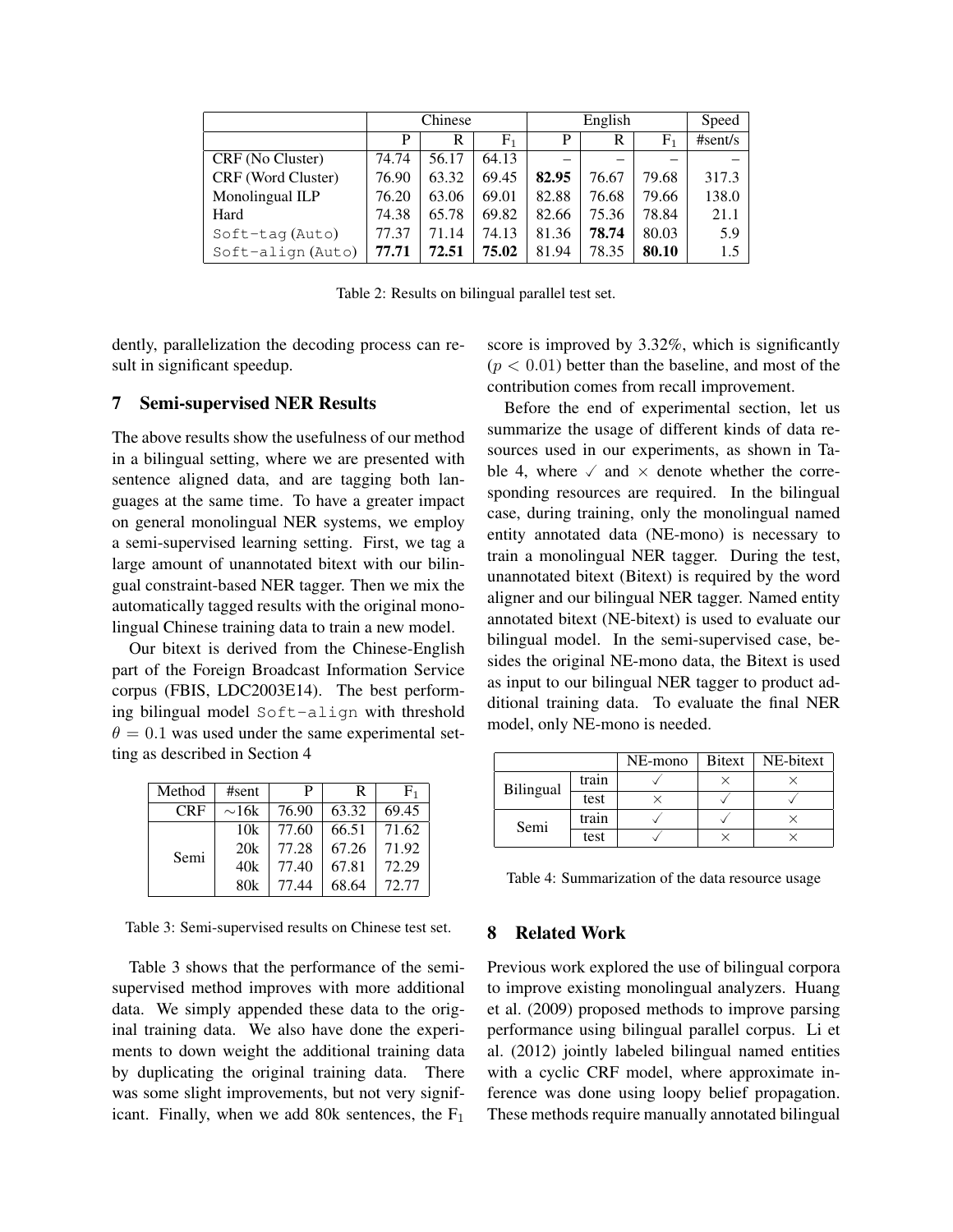corpora, which are expensive to construct, and hard to obtain. Kim et al. (2012) proposed a method of labeling bilingual corpora with named entity labels automatically based on Wikipedia. However, this method is restricted to topics covered by Wikipedia.

Similar to our work, Burkett et al. (2010) also assumed that annotated bilingual corpora are scarce. Beyond the difference discussed in Section 1, their re-ranking strategy may lose the correct named entity results if they are not included in the top-N outputs. Furthermore, we consider the word alignment probabilities in our method which can reduce the influence of word alignment errors. Finally, we test our method on a large standard publicly available corpus (8,249 sentences), while they used a much smaller (200 sentences) manually annotated bilingual NER corpus for results validation.

In addition to bilingual corpora, bilingual dictionaries are also useful resources. Huang and Vogel (2002) and Chen et al. (2010) proposed approaches for extracting bilingual named entity pairs from unannotated bitext, in which verification is based on bilingual named entity dictionaries. However, large-scale bilingual named entity dictionaries are difficult to obtain for most language pairs.

Yarowsky and Ngai (2001) proposed a projection method that transforms high-quality analysis results of one language, such as English, into other languages on the basis of word alignment. Das and Petrov (2011) applied the above idea to part-ofspeech tagging with a more complex model. Fu et al. (2011) projected English named entities onto Chinese by carefully designed heuristic rules. Although this type of method does not require manually annotated bilingual corpora or dictionaries, errors in source language results, wrong word alignments and inconsistencies between the languages limit application of this method.

Constraint-based monolingual methods by using ILP have been successfully applied to many natural language processing tasks, such as Semantic Role Labeling (Punyakanok et al., 2004), Dependency Parsing (Martins et al., 2009) and Textual Entailment (Berant et al., 2011). Zhuang and Zong (2010) proposed a joint inference method for bilingual semantic role labeling with ILP. However, their approach requires training an alignment model with a manually annotated corpus.

# 9 Conclusions

We proposed a novel ILP based inference algorithm with bilingual constraints for NER. This method can jointly infer bilingual named entities without using any annotated bilingual corpus. We investigate various bilingual constraints: hard and soft constraints. Out empirical study on largescale OntoNotes Chinese-English parallel NER data showed that Soft-align method, which allows inconsistent named entity tags between two aligned words and considers word alignment probabilities, can significantly improve over the performance of a strong Chinese NER baseline. Our work is the first to evaluate performance on a large-scale standard dataset. Finally, we can also improve monolingual Chinese NER performance significantly, by combining the original monolingual training data with new data obtained from bitext tagged by our method. The final ILP-based bilingual NER tagger with soft constraints is publicly available at: github.com/carfly/bi\_ilp

Future work could apply the bilingual constraintbased method to other tasks, such as part-of-speech tagging and relation extraction.

# Acknowledgments

The authors would like to thank Rob Voigt and the three anonymous reviewers for their valuable comments and suggestions. We gratefully acknowledge the support of the National Natural Science Foundation of China (NSFC) via grant 61133012, the National "863" Project via grant 2011AA01A207 and 2012AA011102, the Ministry of Education Research of Social Sciences Youth funded projects via grant 12YJCZH304, the Defense Advanced Research Projects Agency (DARPA) Machine Reading Program under Air Force Research Laboratory (AFRL) prime contract no. FA8750-09-C-0181 and the support of the DARPA Broad Operational Language Translation (BOLT) program through IBM.

Any opinions, findings, and conclusion or recommendations expressed in this material are those of the authors and do not necessarily reflect the view of the DARPA, AFRL, or the US government.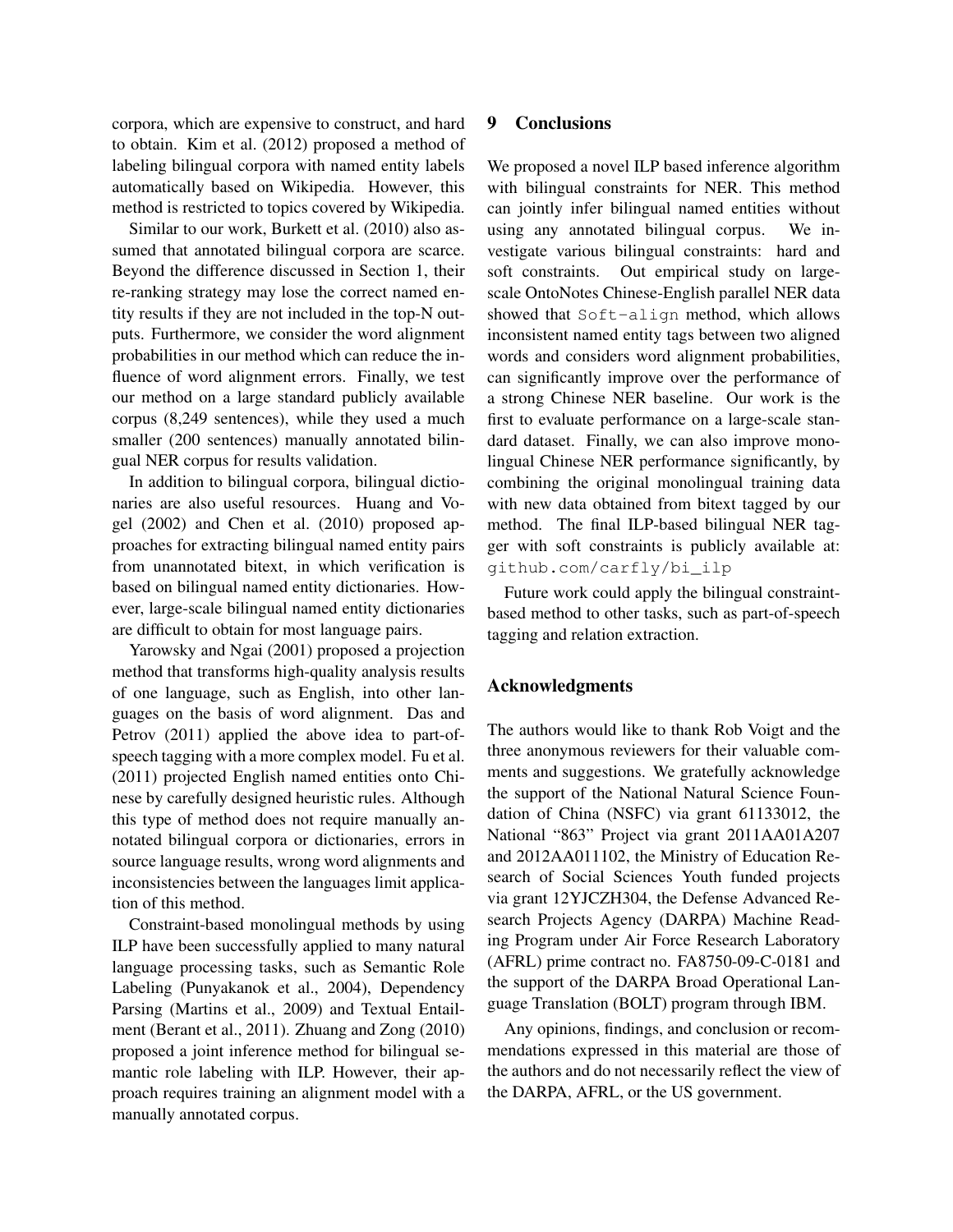# References

- Jonathan Berant, Ido Dagan, and Jacob Goldberger. 2011. Global learning of typed entailment rules. In *Proceedings of the 49th Annual Meeting of the Association for Computational Linguistics: Human Language Technologies*, pages 610–619, Portland, Oregon, USA, June. Association for Computational Linguistics.
- Peter F. Brown, Peter V. deSouza, Robert L. Mercer, Vincent J. Della Pietra, and Jenifer C. Lai. 1992. Classbased n-gram models of natural language. *Comput. Linguist.*, 18(4):467–479, December.
- David Burkett, Slav Petrov, John Blitzer, and Dan Klein. 2010. Learning better monolingual models with unannotated bilingual text. In *Proceedings of the Fourteenth Conference on Computational Natural Language Learning*, pages 46–54, Uppsala, Sweden, July. Association for Computational Linguistics.
- Yufeng Chen, Chengqing Zong, and Keh-Yih Su. 2010. On jointly recognizing and aligning bilingual named entities. In *Proceedings of the 48th Annual Meeting of the Association for Computational Linguistics*, pages 631–639, Uppsala, Sweden, July. Association for Computational Linguistics.
- Dipanjan Das and Slav Petrov. 2011. Unsupervised part-of-speech tagging with bilingual graph-based projections. In *Proceedings of the 49th Annual Meeting of the Association for Computational Linguistics: Human Language Technologies*, pages 600–609, Portland, Oregon, USA, June. Association for Computational Linguistics.
- B. Efron and R. J. Tibshirani. 1993. *An Introduction to the Bootstrap*. Chapman & Hall, New York.
- Jenny Rose Finkel, Trond Grenager, and Christopher Manning. 2005. Incorporating non-local information into information extraction systems by gibbs sampling. In *Proceedings of the 43rd Annual Meeting of the Association for Computational Linguistics (ACL'05)*, pages 363–370, Ann Arbor, Michigan, June. Association for Computational Linguistics.
- Ruiji Fu, Bing Qin, and Ting Liu. 2011. Generating chinese named entity data from a parallel corpus. In *Proceedings of 5th International Joint Conference on Natural Language Processing*, pages 264–272, Chiang Mai, Thailand, November. Asian Federation of Natural Language Processing.
- Eduard Hovy, Mitchell Marcus, Martha Palmer, Lance Ramshaw, and Ralph Weischedel. 2006. Ontonotes: the 90% solution. In *Proceedings of the Human Language Technology Conference of the NAACL, Companion Volume: Short Papers*, NAACL-Short '06, pages 57–60, Stroudsburg, PA, USA. Association for Computational Linguistics.
- Fei Huang and Stephan Vogel. 2002. Improved named entity translation and bilingual named entity extraction. In *Proceedings of the 4th IEEE International Conference on Multimodal Interfaces*, ICMI 2002, Washington, DC, USA. IEEE Computer Society.
- Liang Huang, Wenbin Jiang, and Qun Liu. 2009. Bilingually-constrained (monolingual) shift-reduce parsing. In *Proceedings of the 2009 Conference on Empirical Methods in Natural Language Processing*, pages 1222–1231, Singapore, August. Association for Computational Linguistics.
- Sungchul Kim, Kristina Toutanova, and Hwanjo Yu. 2012. Multilingual named entity recognition using parallel data and metadata from wikipedia. In *Proceedings of the 50th Annual Meeting of the Association for Computational Linguistics (Volume 1: Long Papers)*, pages 694–702, Jeju Island, Korea, July. Association for Computational Linguistics.
- Terry Koo, Xavier Carreras, and Michael Collins. 2008. Simple semi-supervised dependency parsing. In *Proceedings of ACL-08: HLT*, pages 595–603, Columbus, Ohio, June. Association for Computational Linguistics.
- Shankar Kumar. 2005. *Minimum bayes-risk techniques in automatic speech recognition and statistical machine translation*. Ph.D. thesis, Baltimore, MD, USA. AAI3155633.
- John D. Lafferty, Andrew McCallum, and Fernando C. N. Pereira. 2001. Conditional random fields: Probabilistic models for segmenting and labeling sequence data. In *Proceedings of the Eighteenth International Conference on Machine Learning*, ICML '01, pages 282–289, San Francisco, CA, USA. Morgan Kaufmann Publishers Inc.
- Qi Li, Haibo Li, Heng Ji, Wen Wang, Jing Zheng, and Fei Huang. 2012. Joint bilingual name tagging for parallel corpora. In *Proceedings of the 21st ACM International Conference on Information and Knowledge Management (CIKM 2012)*, Honolulu, Hawaii, October.
- Percy Liang. 2005. Semi-supervised learning for natural language. Master's thesis, MIT.
- Andre Martins, Noah Smith, and Eric Xing. 2009. Concise integer linear programming formulations for dependency parsing. In *Proceedings of the Joint Conference of the 47th Annual Meeting of the ACL and the 4th International Joint Conference on Natural Language Processing of the AFNLP*, pages 342–350, Suntec, Singapore, August. Association for Computational Linguistics.
- Bernard Mérialdo. 1994. Tagging english text with a probabilistic model. *Comput. Linguist.*, 20(2):155– 171.